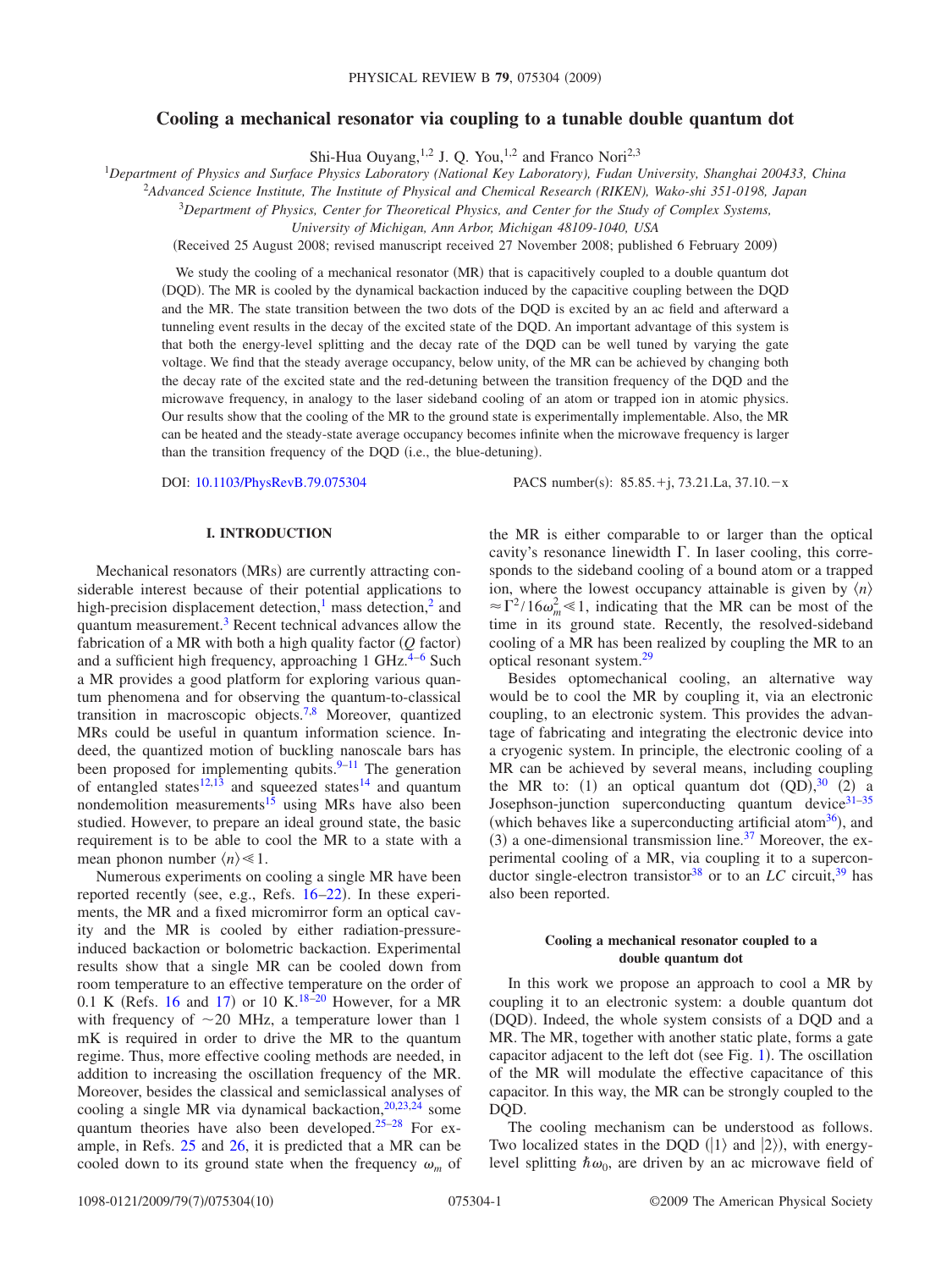<span id="page-1-0"></span>

FIG. 1. (Color online) (a) Schematic diagram of a DQD connected to an electron source S and drain D via tunneling barriers. An oscillating plate (the MR) and another static plate form a capacitor on the left dot, which provides a capacitive coupling between the oscillating MR and the DQD. The energy level of each dot is tunable by varying the gate voltage  $V_{\rho}$  applied to the dot through the capacitor. (b) Transport process of an electron through a DQD: First, an electron tunnels from the source to the left dot, and then a microwave field drives it to the right dot. Finally, it tunnels to the drain on the right side.

frequency  $\omega_d$  (Fig. [1](#page-1-0)). This ac field, applied to the tunnel barrier, can excite the DQD from an initial state  $|1\rangle$  to the state  $|2\rangle$ . Similar to the resolved-sideband cooling of a trapped ion, the DQD resonant transition frequency is modulated by the oscillation of the MR, and the absorption spectrum consists of a series of sidebands at frequencies  $(\omega_0)$  $-j\omega_m$ ), where  $j = \pm 1, \pm 2, \dots$  When the energy-level splitting  $\hbar \omega_0$  of the DQD is tuned to satisfy the lowest sideband condition, i.e.,  $\omega_m = \omega_0 - \omega_d$ , the excitation of the DQD from the ground state  $|1\rangle$  to the excited state  $|2\rangle$  absorbs a photon of energy  $\hbar(\omega_0 - \omega_m)$ . The subsequent decay of the DQD via electron tunneling emits a photon of energy  $\hbar \omega_0$ . Hence, each scattering process carries away the MR's vibrational energy by  $\hbar \omega_m$ , or reduces the MR's quantum number *n* by 1. This cooling process is described by the state transition  $|1\rangle|n\rangle$  →  $|2\rangle|n-1\rangle$  $|2\rangle|n-1\rangle$  $|2\rangle|n-1\rangle$  →  $|1\rangle|n-1\rangle$  (see Fig. 2). A series of cycles of this process leads to the cooling of the MR. On the other hand, the reverse process  $|1\rangle|n\rangle \rightarrow |2\rangle|n+1\rangle \rightarrow |1\rangle|n+1\rangle$ , increasing the phonon number, is suppressed because it is offresonance. Like in Sisyphus cooling $40$  (cooling wherein the atom spends more of its time climbing than descending the potential hills associated with the ac-Stark-shifted levels, and loses kinetic energy in doing so), a cycle in one direction induces cooling, while the cycle in the other direction pro-duces heating (see Fig. [2](#page-1-1)).

A similar approach of cooling a semiconductor beam by coupling it to an optical QD was proposed in Ref. [30.](#page-9-24) Comparing it to this study, our approach has the following potential advantages:

<span id="page-1-1"></span>

FIG. 2. (Color online) Schematic diagram of the cooling (heating) process in the coupled MR-DQD system. When the DQD is excited by a red-detuned microwave field, i.e.,  $\Delta = \omega_d - \omega_0 < 0$ , the anti-Stokes process  $(|1\rangle|n\rangle \rightarrow |2\rangle|n-1\rangle)$  is resonantly enhanced. A subsequent decay from the excited state  $|2\rangle$  to the ground state  $|1\rangle$ reduces the energy of the MR by one quanta. This cools the MR because the emitted (blue) photon has more energy than the absorbed (green) photon. Due to the off-resonance, the Stokes process  $(|1\rangle|n\rangle \rightarrow |2\rangle|n+1\rangle)$  is suppressed. However, in the resonant case, the Stokes process dominates and the cycle heats the system. The blue (red) vertical downward arrow shows the cooling (heating) process, which decreases (increases) the phonon occupancy *n* of the MR.

(i) The cooling system can be fabricated more easily. The MR here is used as a part of the capacitor, which is easier to fabricate compared to the proposal in Ref. [30](#page-9-24) that embeds an optical QD in a nanoscale beam.

(ii) The decay rate  $\Gamma$  of the upper state of the resonant system (DQD) is just the rate of the electron tunneling to the electrode, which is tunable by varying the gate voltage.

(iii) With a DQD, it is easy to achieve the lowest sideband condition, i.e.,  $\omega_m = \omega_0 - \omega_d$ , for cooling the MR by changing the energy-level splitting  $\hbar \omega_0$  via the gate voltage.

In typical transport experiments $41,42$  $41,42$  with QDs, the tunneling rate  $\Gamma$  ranges from 10 kHz to 10 GHz, while the fundamental frequency  $\omega_m$  of the MR is on the order<sup>43</sup> of 100 MHz. The resolved-sideband-cooling regime, i.e.,  $\omega_m \ge \Gamma$ , can be reached by tuning the tunneling rate  $\Gamma$ . In this regime, our results show that the steady average phonon occupancy of the MR can be on the order of  $(\Gamma/\omega_m)^2 \ll 1$ , indicating that the MR can be cooled to the ground state.

This paper is organized as follows. In Sec. [II,](#page-1-2) we introduce a model of the coupled MR-DQD system and derive its effective Hamiltonian. In Sec. [III,](#page-3-0) we derive the master equation of the coupled MR-DQD system and then eliminate the DQD's degrees of freedom to obtain the master equation for the reduced density matrix of the MR. With this master equation for the MR, we study, in Sec. [IV,](#page-4-0) the cooling of the MR by considering the steady average occupancy of the MR. Moreover, we analyze the steady phonon occupancy of the MR in the resolved-sideband-cooling regime. Section [V](#page-7-0) summarizes our conclusions. Furthermore, in Appendixes A and B, we show the derivations of the master equations.

# <span id="page-1-2"></span>**II. MECHANICAL RESONATOR COUPLED TO A DOUBLE QUANTUM DOT**

### **A. Model**

The circuit diagram of a MR coupled to a DQD is shown in Fig.  $1(a)$  $1(a)$ . The DQD is connected to two electrodes by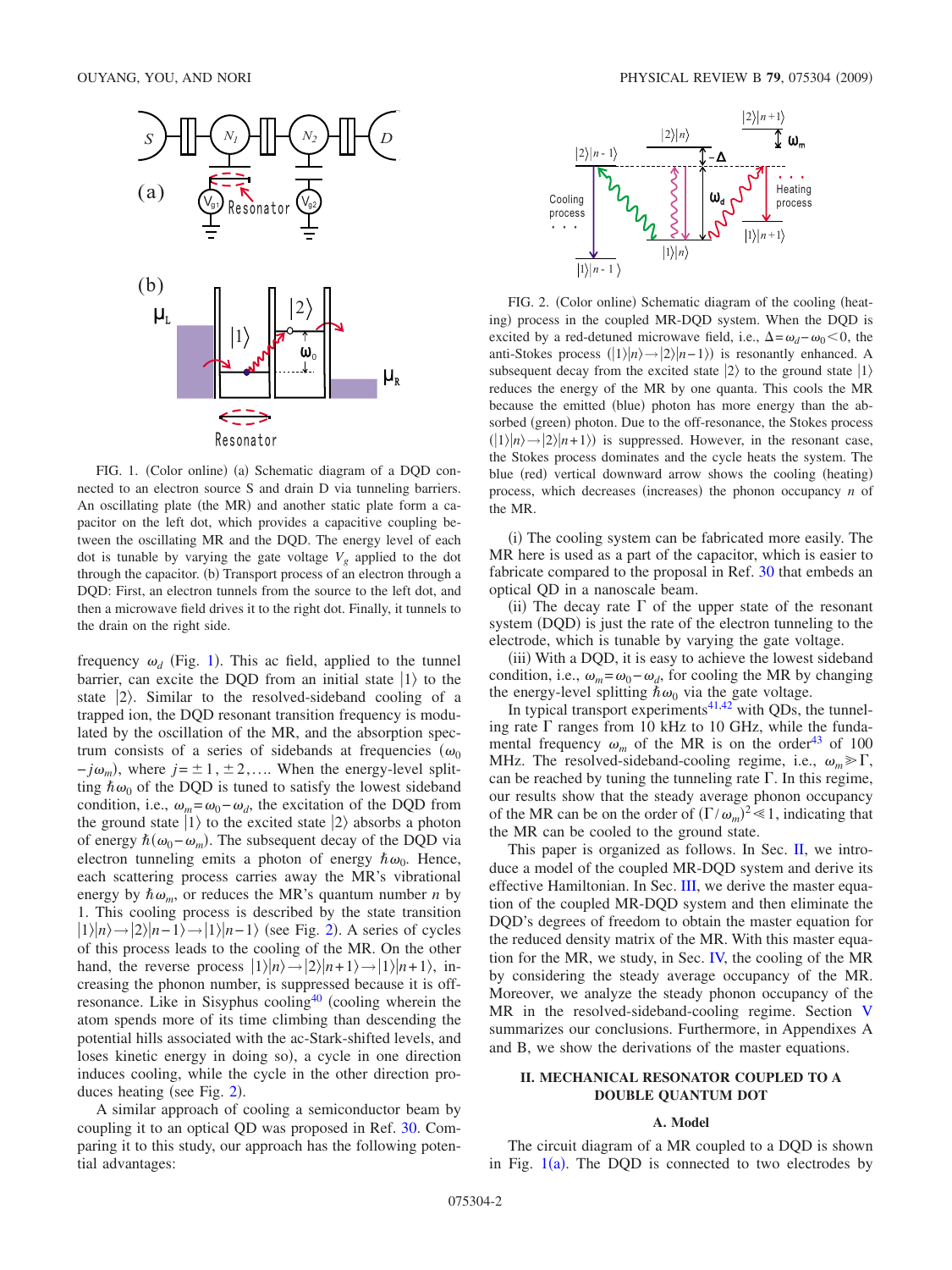tunneling barriers. The bias voltage across the DQD is set such that the chemical potential of the left electrode  $\mu_l$  is higher than that of the right electrode  $\mu_R$ , and thus electrons can tunnel from the left electrode to the right one through the DQD. We assume that the DQD is in the Coulomb regime, such that at most a single electron is allowed in the DQD. The corresponding electron states of the DQD are the vacuum state  $|0\rangle$ , one electron in the left dot  $|1\rangle$ , and one electron in the right dot  $|2\rangle$ . Here we consider the case where the hopping strength between the two dots is much smaller than the energy-level splitting of the two dots. To excite the electron from the left dot to the right one, we apply a microwave field to the DQD [see Fig.  $1(b)$  $1(b)$ ].

As shown in Fig.  $1(a)$  $1(a)$ , the capacitor adjacent to the left dot is formed by a static plate and a single MR with a gate voltage  $V_{g1}$  applied to it. Thus, the displacement of the MR from its equilibrium position will modulate the capacitance  $c_{g1}(x)$ . For typical experimental parameters, the displacement *x* of the MR is much less than the equilibrium distance *d* between the two plates, i.e.,  $x \le d$ . Hence, the capacitance can be approximately given by

$$
c_{g1}(x) \approx C_{g1}\left(1 - \frac{x}{d}\right),\tag{1}
$$

where  $C_{g1}$  is the capacitance at  $x=0$ . For the harmonically oscillating MR discussed here, the quantized displacement operator *x* can be written as (here  $\hbar = 1$ )

$$
x = \sqrt{\frac{1}{2m\omega_m}}(b^{\dagger} + b),
$$
 (2)

where *m* is the effective mass of the MR and  $b^+$  (*b*) is the bosonic creation (annihilation) operator. The total Hamiltonian of the whole system reads

$$
H_{\text{tot}} = H_0 + H_{\text{int}} + H_T,\tag{3}
$$

where

$$
H_0 = H_{\text{leads}} + H_{\text{DQD}} + H_R,\tag{4}
$$

is the sum of the isolated bath Hamiltonian  $H_{\text{leads}}$ , the Hamiltonian  $H_{\text{DOD}}$  of the DQD driven by a microwave field, and the Hamiltonian  $H_R$  of the MR, with

$$
H_{\text{leads}} = \sum_{\alpha k} E_{\alpha k} c_{\alpha k}^{\dagger} c_{\alpha k},\tag{5}
$$

<span id="page-2-0"></span>
$$
H_{\text{DQD}} = \frac{\omega_0}{2} \sigma_z + \Omega \sigma_x + \Omega_0 \cos(\omega_d t) \sigma_x, \tag{6}
$$

$$
H_R = \omega_m b^{\dagger} b. \tag{7}
$$

Here  $c_{\alpha k\sigma}^{\dagger}$  ( $c_{\alpha k\sigma}$ ) is the creation (annihilation) operator of an electron with momentum *k* in electrode  $\alpha$  ( $\alpha = l, r$ ).  $\sigma_z$  $=a_2^{\dagger}a_2 - a_1^{\dagger}a_1$  and  $\sigma_x = a_2^{\dagger}a_1 + a_1^{\dagger}a_2$  are the Pauli matrices with  $a_1^{\dagger}$   $\overline{a_2^{\dagger}}$ ) being the electron creation operator in the left (right) dot of the DQD. The second term in Eq. ([6](#page-2-0)),  $\Omega \sigma_x$ , is the hopping tunneling term between the two dots. The third term in Eq. ([6](#page-2-0)) describes the applied microwave field with driving frequency  $\omega_d$  and amplitude  $\Omega_0$ .<sup>[44](#page-9-35)</sup>

The coupling between the MR and the electron in the left dot is given by  $45$ 

$$
H_{\text{int}} = -\lambda a_1^{\dagger} a_1 (b^{\dagger} + b), \tag{8}
$$

with an electromechanical coupling strength  $\lambda = \eta \omega_m$ . For a typical electromechanical coupling,  $\eta \sim 10^{-1}$ . The tunneling coupling between the DQD and the electrodes is

$$
H_T = \sum_k \left( \Omega_{lk} a_1^\dagger c_{lk} + \Omega_{rk} a_2^\dagger c_{rk} + \text{H.c.} \right),\tag{9}
$$

where  $\Omega_{lk(rk)}$  characterizes the coupling strength between the QD and the left (right) lead. Hereafter, the subscript "*l*" ("*r*") refers to the left (right) electrode.

### **B. Effective Hamiltonian**

It is difficult to directly analyze the coupled system due to the different time scales for the dynamics of the DQD, the MR, and the coupling between them. In order to solve this problem, we first eliminate the coupling term between the MR and the DQD through a canonical transform  $U=e^S$  on the whole system, where

$$
S = -\eta a_1^{\dagger} a_1 (b^{\dagger} - b). \tag{10}
$$

With the relations

$$
Ua_1U^{\dagger} = a_1 \exp[\eta(b^{\dagger} - b)],
$$

$$
Ua_2U^{\dagger} = a_2,
$$

$$
UbU^{\dagger} = b + \eta a_1^{\dagger} a_1,
$$
 (11)

the transformed Hamiltonian is given by

<span id="page-2-1"></span>
$$
H = UH_{\text{tot}}U^{\dagger} = \sum_{\alpha k} E_{\alpha k} c_{\alpha k}^{\dagger} c_{\alpha k} + \frac{\omega_0}{2} \sigma_z + \omega_m b^{\dagger} b
$$
  
+ 
$$
[\Omega + \Omega_0 \cos(\omega_d t)](\sigma_+ B^{\dagger} + \text{H.c.})
$$
  
+ 
$$
\sum_k (\Omega_{lk} a_1^{\dagger} c_{lk} B^{\dagger} + \Omega_{rk} a_2^{\dagger} c_{rk} + \text{H.c.}),
$$
 (12)

where we have redefined the energy-level splitting  $\omega_0$  and

$$
B = \exp[-\eta(b^{\dagger} - b)].
$$
 (13)

<span id="page-2-2"></span>Here we introduce the ladder operators  $\sigma_{+} = a_2^{\dagger} a_1$  and  $\sigma_{-}$  $=\sigma_+^{\dagger}$ .

Moreover, to eliminate the time dependence of the driving term in Eq.  $(12)$  $(12)$  $(12)$ , we now employ a unitary transform

$$
U_R = \exp\left[-i\frac{\omega_d}{2}\sigma_z t\right]
$$
 (14)

to change the Hamiltonian to a rotating frame. By neglecting the fast-oscillating terms within the rotating-wave approximation, the resulting Hamiltonian is given by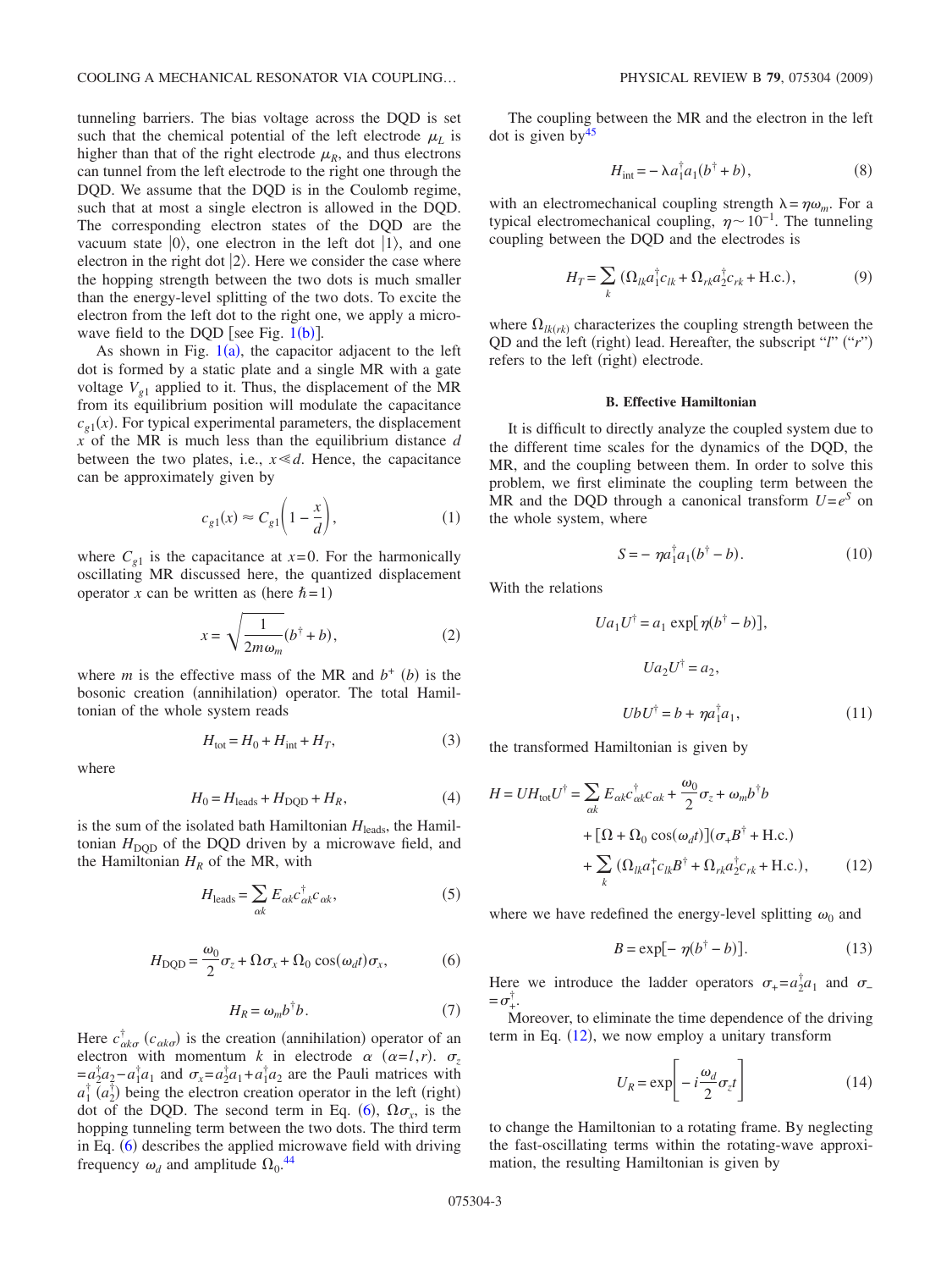$$
H = H_{\text{sys}} + \sum_{\alpha k} E_{\alpha k} c_{\alpha k}^{\dagger} c_{\alpha k}
$$
  
+ 
$$
\sum_{k} \left[ \Omega_{lk} a_{1}^{\dagger} c_{lk} B^{\dagger} \exp\left(-i \frac{\omega_{d}}{2} t\right) + \Omega_{rk} a_{2}^{\dagger} c_{rk} \exp\left(i \frac{\omega_{d}}{2} t\right) + \text{H.c.} \right],
$$
 (15)

with

$$
H_{\rm sys} = -\frac{\Delta}{2}\sigma_z + \omega_m b^{\dagger} b + \frac{\Omega_0}{2} (\sigma_+ B^{\dagger} + \text{H.c.}).
$$
 (16)

Here,  $\Delta = \omega_d - \omega_0$  is the driving frequency detuning the microwave field from the transition frequency of the DQD. The rotating-wave approximation is valid when  $\omega_d \geq \Omega$ , which corresponds to a weak hopping tunneling between the two dots.

## **III. MASTER EQUATION FOR THE MECHANICAL RESONATOR**

<span id="page-3-0"></span>Within the Born-Markov approximation, by integrating over the electrode degrees of freedom, we derive a master equation for the coupled MR-DQD system,

$$
\frac{d\rho}{dt} = -i[H_{\text{sys}}, \rho] + \mathcal{L}_{T}\rho + \mathcal{L}_{D}\rho. \tag{17}
$$

<span id="page-3-1"></span>Here the Liouvillian operator  $\mathcal{L}_T$  presents the tunneling events through the DQD in the presence of a single MR. In Eq.  $(17)$  $(17)$  $(17)$  and below, the subscript "*T*" ("*D*") refers to the tunneling (dissipation). By expanding  $B$  in Eq.  $(13)$  $(13)$  $(13)$  up to second order in  $\eta$  and assuming that the energy levels with one-phonon-mediated tunneling are within the bias window,  $46 \mathcal{L}_T \rho$  reads

$$
\mathcal{L}_{T}\rho = \Gamma_{l}(1 - \eta^{2})\mathcal{D}[a_{1}^{\dagger}]\rho + \Gamma_{r}\mathcal{D}[a_{2}]\rho \n+ \Gamma_{l}\eta^{2}(\mathcal{D}[ba_{1}^{\dagger}]\rho + \mathcal{D}[b^{\dagger}a_{1}^{\dagger}]\rho) \n+ \Gamma_{l}\eta^{2}(b^{\dagger}b[a_{1},a_{1}^{\dagger}\rho] + [\rho a_{1},a_{1}^{\dagger}]b^{\dagger}b),
$$
\n(18)

with the notation  $D$  for any operator  $A$ :

$$
\mathcal{D}[A]\rho = A\rho A^{\dagger} - \frac{1}{2}[A^{\dagger}A\rho + \rho A^{\dagger}A].
$$
 (19)

Here  $\Gamma_{\alpha} = 2\pi \rho_{\alpha} \Omega_{\alpha}^2$  is the rate for electron tunneling to the electrode  $\alpha$ , while  $\rho_{\alpha}$  denotes the density of states at the electrode  $\alpha$ . The Liouvillian operator  $\mathcal{L}_D$  describes the intrinsic dissipation of the MR induced by its thermal bath and can be written in a Lindblad form $47$  as

$$
\mathcal{L}_D \rho = \frac{\gamma}{2} [n(\omega_m) + 1][2b\rho b^\dagger - (b^\dagger b\rho + \rho b^\dagger b)]
$$

$$
+ \frac{\gamma}{2} n(\omega_m) [2b^\dagger \rho b - (bb^\dagger \rho + \rho bb^\dagger)], \tag{20}
$$

where  $\gamma = \omega_m / Q$  is the intrinsic dissipation rate of the MR and  $n(\omega_m)$  is the average boson number in the thermal bath.

Next, we focus on the regime in which the driving strength  $\eta \Omega_0$  is low enough so that the time scale related to the coupling between the MR and the DQD is slow compared to the dynamical time scale of the DQD and the MR oscillation period, just like the Lamb-Dicke regime considered in laser cooling of an atom or a trapped ion. We also assume that  $[n(\omega_m)+1]\gamma$ , i.e., the dissipation rate of the MR, is much smaller than the decay rate of the DQD. In this case, the DQD affects the MR perturbatively and can be regarded as an environment (see Ref. [25](#page-9-20)). Hence, the DQD degrees of freedom can be adiabatically eliminated.<sup>25,[48](#page-9-39)</sup> Since we are interested in the behavior in the limit  $t \rightarrow \infty$ , we can project the system on the subspace with zero eigenvalue of  $\mathcal{L}_0$  ( $\mathcal{L}_0$  is the Liouvillian for the decoupled MR and DQD), according to

$$
\mathcal{P}\rho = \rho_d^s \otimes \operatorname{Tr}_d\{\rho\} = \rho_d^s \otimes \mu, \quad \mathcal{Q} = 1 - \mathcal{P}, \tag{21}
$$

<span id="page-3-2"></span>with  $\rho_d^s$  denoting the stationary (hence the "*s*" superscript) density matrix of the DQD (hence the " $d$ " subscript), and  $\mu$ as the density matrix of the MR. Up to second order in  $\eta$ , master equation  $(17)$  $(17)$  $(17)$  can be written as<sup>25[,48](#page-9-39)</sup>

$$
\frac{d\rho}{dt} = \mathcal{L}(t)\rho = [\mathcal{L}_0(t) + \mathcal{L}_1(t) + \mathcal{L}_2(t)]\rho, \qquad (22)
$$

where

$$
\mathcal{L}_{0}\rho = -i[\omega_{m}b^{\dagger}b,\rho] - i[-\Delta\sigma_{z} + \frac{\Omega_{0}}{2}\sigma_{x},\rho] + \Gamma_{l}\mathcal{D}[a_{1}^{\dagger}]\rho + \Gamma_{r}\mathcal{D}[a_{2}]\rho, \qquad (23)
$$

$$
\mathcal{L}_{1}\rho = \mathcal{L}_{1}^{+}(t)\rho + \mathcal{L}_{1}^{-}(t)\rho, \qquad \mathcal{L}_{1}^{+}\rho = -i\eta \frac{\Omega_{0}}{2}[(\sigma_{+} - \sigma_{-})b^{\dagger},\rho], \qquad \mathcal{L}_{1}^{-}\rho = i\eta \frac{\Omega_{0}}{2}[(\sigma_{+} - \sigma_{-})b,\rho], \qquad (24)
$$

$$
\mathcal{L}_2 \rho = -\eta^2 \Gamma_l \mathcal{D}[a_1^{\dagger}] \rho + \eta^2 \Gamma_l (\mathcal{D}[ba_1^{\dagger}] \rho + \mathcal{D}[b^{\dagger} a_1^{\dagger}] \rho)
$$
  
+  $\eta^2 \Gamma_l (b^{\dagger} b[a_1, a_1^{\dagger} \rho] + [\rho a_1, a_1^{\dagger}] b^{\dagger} b) + \mathcal{L}_D \rho$   
-  $i \eta^2 \frac{\Omega_0}{2} [\sigma_x (b^{\dagger} - b)^2, \rho],$  (25)

are the Liouvillians to zeroth, first, and second orders in  $\eta$ , respectively.

Projecting the master equation in Eq.  $(22)$  $(22)$  $(22)$  on the  $P$  subspace, one has

$$
\frac{d}{dt}\mathcal{P}\rho = [\mathcal{P}\mathcal{L}_2\mathcal{P} + \mathcal{P}\mathcal{L}_1(-\mathcal{L}_0)^{-1}\mathcal{L}_1\mathcal{P}\rho].
$$
\n(26)

<span id="page-3-3"></span>This result is obtained to second-order perturbation in  $\eta$  (see Appendixes A and B). Since we are interested in the dynamics of the MR, we adiabatically eliminate the DQD degrees of freedom. $25,48$  $25,48$  From Eq. ([26](#page-3-3)), the master equation for the reduced density matrix of the MR is given by (see Appendix B)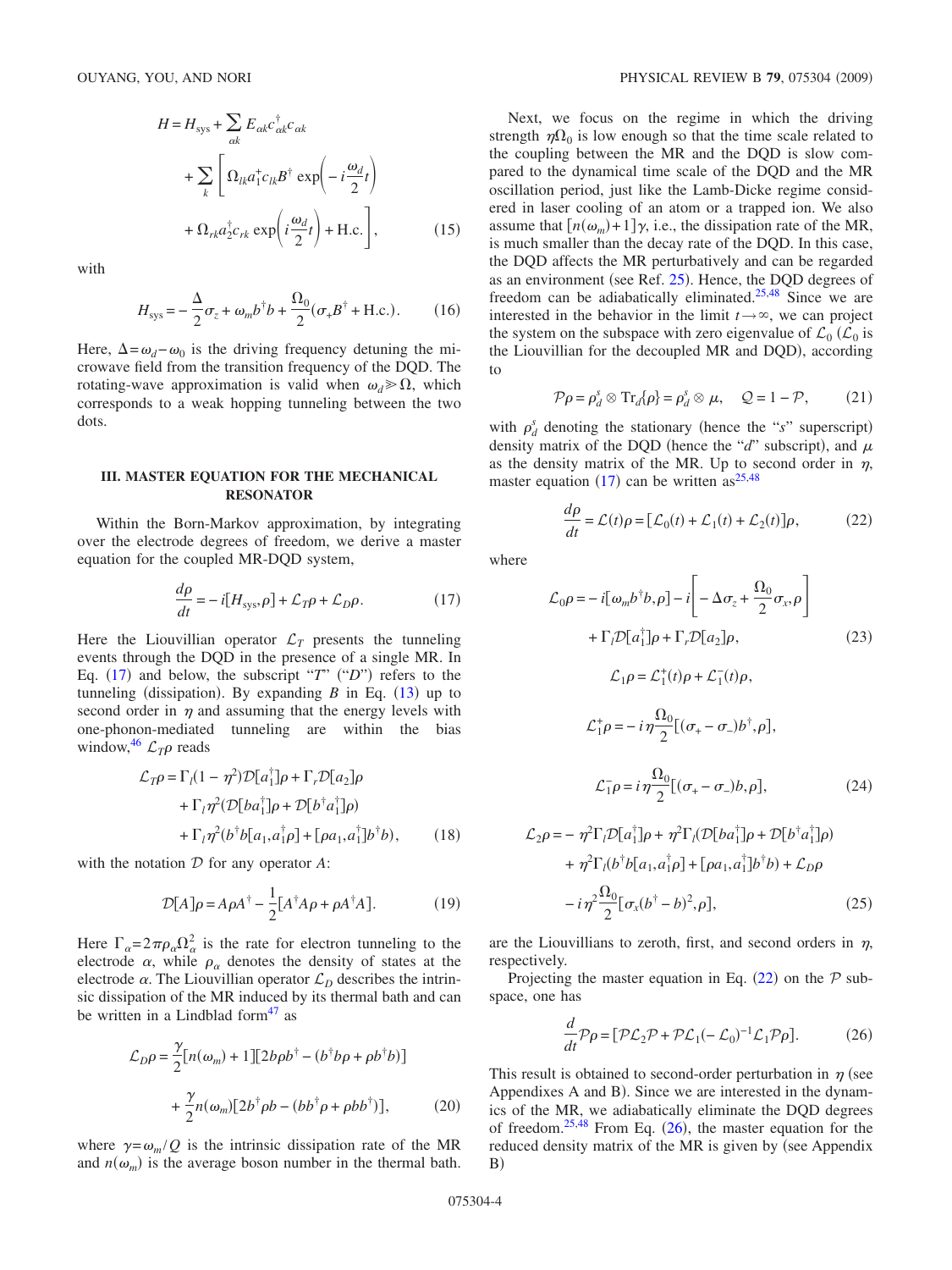<span id="page-4-1"></span>
$$
\dot{\mu} = -i[\omega_m + \delta_m, b^{\dagger}b]
$$
  
+  $\frac{1}{2}$  { $\sqrt{[n(\omega_m) + 1] + A_{-}(\omega_m)}$  }[2b\mu b^{\dagger} - (b^{\dagger}b\mu + \mu b^{\dagger}b)]  
+  $\frac{1}{2}$  [ $\gamma n(\omega_m) + A_{+}(\omega_m)$ ][2b<sup>\dagger</sup>  $\mu b - (bb^{\dagger}\mu + \mu bb^{\dagger})$ ], (27)

where  $\delta_m$  is the driving-induced shift of the mechanical frequency.

From Eq.  $(27)$  $(27)$  $(27)$ , one finds that, besides the effects induced by the coupling to the thermal bath (terms proportional to  $\gamma$ ), the cooling and heating induced by the inelastic-scattering processes of the MR can occur and the corresponding rates  $A -$ are

<span id="page-4-2"></span>
$$
A_{-}(\omega) = \frac{\eta^{2} \Omega_{0}^{2}}{2} \text{Re} \left\{ \frac{1}{\Delta^{2} + (\gamma_{0} - i\omega) \left[ (\gamma_{0} - i\omega) + \frac{\Omega_{0}^{2}}{2} L(\omega) \right]} \right\}
$$

$$
\times \left[ \frac{\Omega_{0}}{2} [P(\omega) \langle \sigma_{y} \rangle_{s} + iR(\omega) \langle \sigma_{x} \rangle_{s}] + (\gamma_{0} - i\omega) \langle \rho_{d}^{1} + \rho_{d}^{2} \rangle_{s} + i\Delta \langle \rho_{d}^{1} - \rho_{d}^{2} \rangle_{s} \right] \right\} + 2D,
$$

$$
A_{+}(\omega) = A_{-}(-\omega), \qquad (28)
$$

where  $\langle \cdots \rangle$  means the steady-state solution of the corresponding quantity and

$$
L(\omega) = \frac{\Gamma_r + 2\Gamma_l - 2i\omega}{(\Gamma_l - i\omega)(\Gamma_r - i\omega)},
$$
  
\n
$$
P(\omega) = \frac{\gamma_0 - i\omega}{\Gamma_l - i\omega} \left[ \frac{2\Gamma_l}{-i\omega} - \frac{(2\Gamma_l - i\omega)}{(\Gamma_r - i\omega)} + 1 \right],
$$
  
\n
$$
R(\omega) = \frac{\gamma_0 - i\omega}{\Gamma_l - i\omega} \left[ 1 + \frac{(2\Gamma_l - i\omega)}{(\Gamma_r - i\omega)} \right],
$$
  
\n
$$
D = \frac{1}{2} \eta^2 \Gamma_l \langle \rho_d^0 \rangle_s. \tag{29}
$$

From Eq. ([28](#page-4-2)), one can see that the rates  $A_{\pm}$  depend on the tunneling rate  $\Gamma_{l(r)}$ . For simplicity, below we consider the symmetric couplings of the DQD to the electrodes, i.e.,  $\Gamma_l$  $=\Gamma$ <sub>r</sub> $=\Gamma$ .

# <span id="page-4-0"></span>**IV. STEADY-STATE AVERAGE PHONON NUMBER IN THE MECHANICAL RESONATOR**

#### **A. Cooling condition**

Below we study the cooling limit regarding the steadystate average phonon occupancy in the MR. The equation of motion describing the phonon occupancy distribution can be obtained from master equation  $(27)$  $(27)$  $(27)$  of the MR, i.e.,

<span id="page-4-5"></span>

FIG. 3. (Color online) (a) The rate  $W/\eta^2$  as a function of the driving detuning  $\Delta = \omega_d - \omega_0$  for different driving strengths  $\Omega_0$ . For red-detuning  $\Delta < 0$ , the rate  $W > 0$  and the MR can be cooled. In contrast, the heating process  $(W<0)$  dominates the dynamics of the MR for blue-detuning  $\Delta > 0$ . (b) The steady-state phonon occupancy  $n_f$  as a function of the normalized driving detuning  $\Delta/\Gamma$ . The parameters are  $\Gamma = 1$ ,  $\omega_m = \Gamma$ , and  $\Omega_0 = \Gamma$  (black curve),  $\Omega_0 = 2\Gamma$  (red dashed curve), and  $\Omega_0 = 5\Gamma$  (green curve).

$$
\frac{dp_n}{dt} = \{ \gamma [n(\omega_m) + 1] + A_{-} \} [(n+1)p_{n+1} - np_n]
$$

$$
+ [\gamma n(\omega_m) + A_{+}] [np_{n-1} - (n+1)p_n], \qquad (30)
$$

<span id="page-4-3"></span>where  $p_n = \langle n | \mu | n \rangle$ . From Eq. ([30](#page-4-3)), the equation of motion for the average phonon occupancy,  $\langle n \rangle = \sum_{n} n p_n$ , is given by

$$
\frac{d\langle n\rangle}{dt} = -\left(\gamma + W\right)\langle n\rangle + \gamma n(\omega_m) + A_+, \tag{31}
$$

where  $W = A_ - A_+$  is the rate of cooling or heating. It is shown that the average phonon occupancy can be increased to infinity and has no stationary solution if  $\gamma + W < 0$ . In contrast, for  $\gamma$ +*W*>0, one can reach the steady state, i.e.,  $d\langle n \rangle/dt = 0$ . Its solution gives the steady-state average phonon occupancy

$$
\langle n \rangle = \frac{\gamma n(\omega_m) + A_+}{\gamma + W}.\tag{32}
$$

<span id="page-4-4"></span>With expression  $(32)$  $(32)$  $(32)$  for the steady-state average phonon occupancy, we can obtain the cooling condition for the single MR.

To achieve cooling, the condition  $W>0$  is required. Otherwise, cooling the MR is unachievable since the heating processes plays a dominant role for  $W < 0$ . In Fig. [3](#page-4-5)(a), the rate *W* is plotted as a function of the driving detuning for different driving strengths. It can be seen that the sign of the rate *W* exhibits a dependence on the detuning  $\Delta$ . When the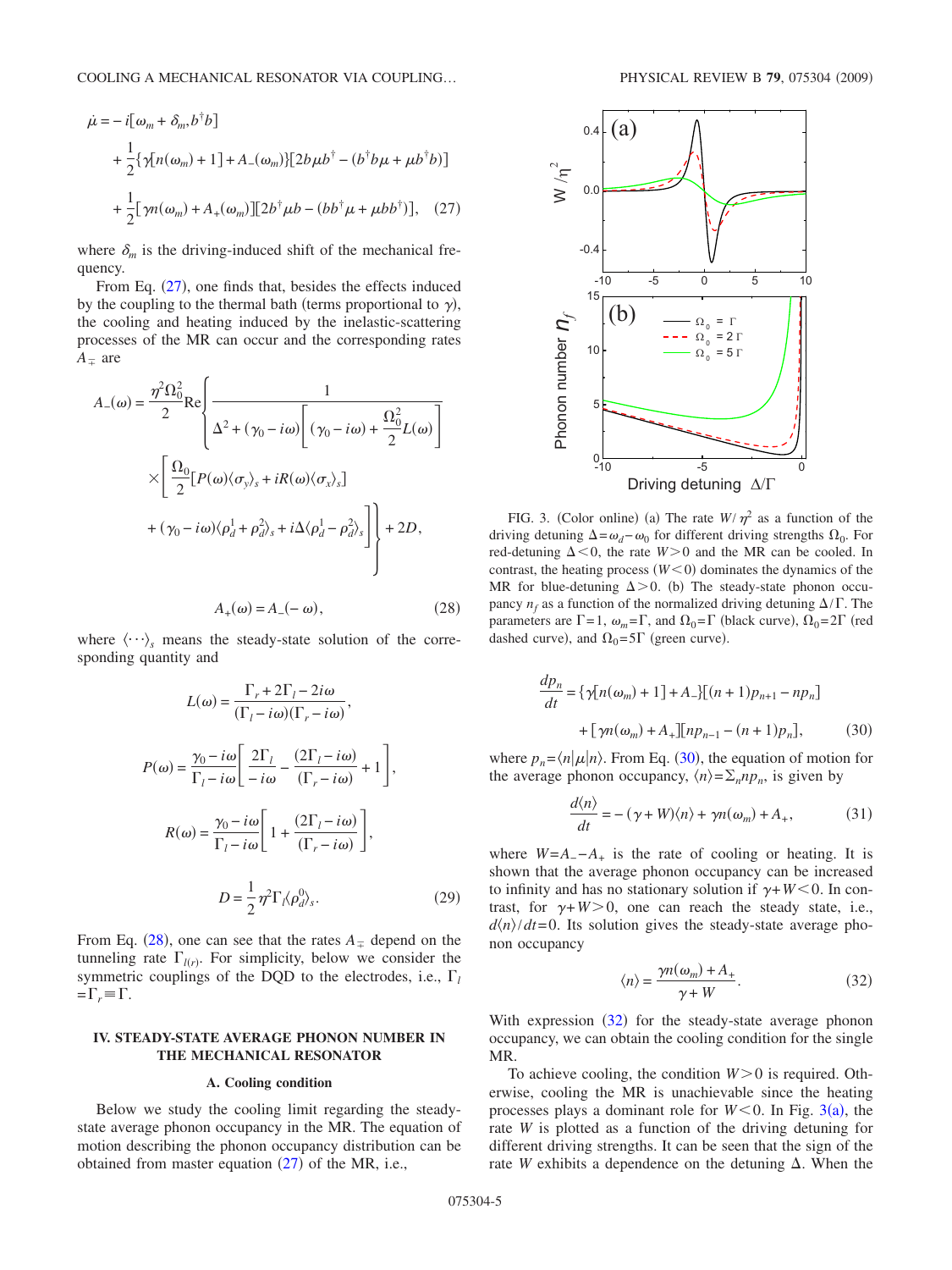driving is red-detuned  $(\Delta < 0)$ , the rate  $W > 0$  and the MR is cooled. The steady-state average phonon occupancy is plot-ted in Fig. [3](#page-4-5)(b). It clearly reveals the cooling  $(\Delta < 0)$  and heating  $(\Delta > 0)$  regions regarding the driving detuning. Thus,  $\Delta = 0$  is the crossover from cooling to heating the MR. These results show the importance of the applied driving microwave field in achieving the cooling of the MR. The underlying physical mechanism is explained as follows. When the DQD is excited by a red-detuned microwave field, i.e.,  $\Delta$ <0, the anti-Stokes process  $(|1\rangle|n\rangle \rightarrow |2\rangle|n-1\rangle)$  is enhanced. Thus, a subsequent decay from the excited state  $|2\rangle$  to the ground state  $|1\rangle$  reduces the energy of the MR by one quantum and the MR is cooled by repeating this process. On the contrary, when  $\Delta > 0$ , the Stokes process  $(|1\rangle|n\rangle \rightarrow |2\rangle|n$  $+1$ ) dominates in the system and the MR is heated. Below we focus on the red-detuned region to discuss the cooling of the MR.

At the beginning, if the MR is in its thermal equilibrium state, the initial average phonon occupancy of the MR is given by  $n(\omega_m) = n_{\text{th}}$ . The numerator of Eq. ([32](#page-4-4)) reveals that two parts contribute to the steady-state average phonon occupancy. The first term,  $\gamma n(\omega_m)$ , results from the thermal bath and the steady-state average phonon occupancy is proportional to the initial thermal occupancy. The second term,  $A_{+}$ , in Eq. ([32](#page-4-4)) originates from the scattering process induced by the driving microwave. In order to achieve an appreciable cooling, i.e.,  $\langle n \rangle \ll n_{\text{th}}$ , we need  $W \gg \gamma$ . In this regime, the steady-state average phonon occupancy is approximately given by

$$
\langle n \rangle \approx n_f = \frac{A_+}{W}.\tag{33}
$$

In Fig. [4](#page-5-0)(a), we plot  $n_f$  as a function of both the driving detuning and the oscillation frequency of the MR. The region for cooling the MR is enclosed by the contour line  $n_f = 1$ . This region covers a wide area in the  $\omega_m$ - $\Delta$  plane, implying that the cooling of the MR is experimentally accessible. Moreover, the region with steady-state average phonon occupancy much smaller than unity (e.g.,  $n_f = 0.01 \le 1$ ) is explicitly shown in Fig.  $4(b)$  $4(b)$ . This region corresponds to the cooling of the MR to the ground state, and it can be achieved by both changing the decay rate of the DQD and detuning the transition frequency of the DQD from the microwave frequency.

#### **B. Resolved-sideband cooling**

Next, we analytically study the phonon occupancy in the resolved-sideband-cooling region, i.e.,  $\omega_m \ge \Gamma$ . In this regime, the MR's motional sidebands are well resolved since the natural linewidth  $\Gamma$  of the absorption sidebands for different mechanical modes are weakly overlapping. This enables highly targeted cooling with only one mechanical mode.

The previous *semiclassical* analyses<sup>18[–20](#page-9-17)[,37,](#page-9-28)[39](#page-9-30)</sup> show that the resonant system (here, the DQD) cannot respond instantaneously to the mechanical motion. Hence, this finite response time induces a phase lag, which produces a force opposing the mechanical motion, leading to a reduction in

<span id="page-5-0"></span>

FIG. 4. (Color online) (a) Microwave-induced steady-state average phonon occupancy  $n_f$ , shown by colors or shades, as a function of both the normalized driving detuning  $\Delta/\Gamma$  and the normalized oscillation frequency  $\omega_m/\Gamma$ . (b) Three contour curves of the microwave-induced steady-state average phonon occupancy for  $n_f$ =1, 0.1, and 0.01. The parameters are  $\Gamma$ =1 and  $\Omega_0$ =2 $\Gamma$ .

the mechanical motion. Here, in *quantum* theory, we will see how the energy is exchanged between the DQD and the MR during the cooling process (see also Ref.  $28$ ). We find below that when the DQD is tuned, via varying the gate voltage, to satisfy the lowest sideband condition, i.e.,  $\omega_m = \omega_0 - \omega_d$ , the MR can be cooled sufficiently. In this case, the anti-Stokes process is resonantly enhanced, as discussed in Sec. [I.](#page-0-0)

In the resolved-sideband-cooling regime, the rates  $A_{\pm}$  are approximately given by

<span id="page-5-2"></span>
$$
A_{\mp}(\omega_m)
$$
  
\n
$$
\approx \eta^2 \Gamma \langle \rho_d^0 \rangle_s + \frac{1}{2} \frac{\eta^2 \Omega_0^2}{(\Delta^2 - \omega_m^2 + \Omega_0^2)^2 + (\omega_m \Gamma)^2}
$$
  
\n
$$
\times \left[ \frac{\Gamma}{2} (\Delta^2 + \omega_m^2 + \Omega_0^2) \langle \rho_d^2 + \rho_d^1 \rangle_s \mp \Delta \omega_m \Gamma \langle \rho_d^1 - \rho_d^2 \rangle_s \right],
$$
\n(34)

<span id="page-5-1"></span>and the rate of cooling or heating is

$$
W = A_{-} - A_{+} = -\frac{\Delta \eta^{2} \Omega_{0}^{2} \omega_{m} \Gamma}{(\Delta^{2} - \omega_{m}^{2} + \Omega_{0}^{2})^{2} + (\omega_{m} \Gamma)^{2}} \times \frac{4\Delta^{2} + \Gamma^{2}}{4\Delta^{2} + 3\Omega_{0}^{2} + \Gamma^{2}}.
$$
 (35)

From Eq. ([35](#page-5-1)), it is obvious that cooling (heating) of the MR occurs for  $\Delta < 0$  ( $\Delta > 0$ ), where *W* > 0 (*W* < 0). The steadystate average phonon occupancy becomes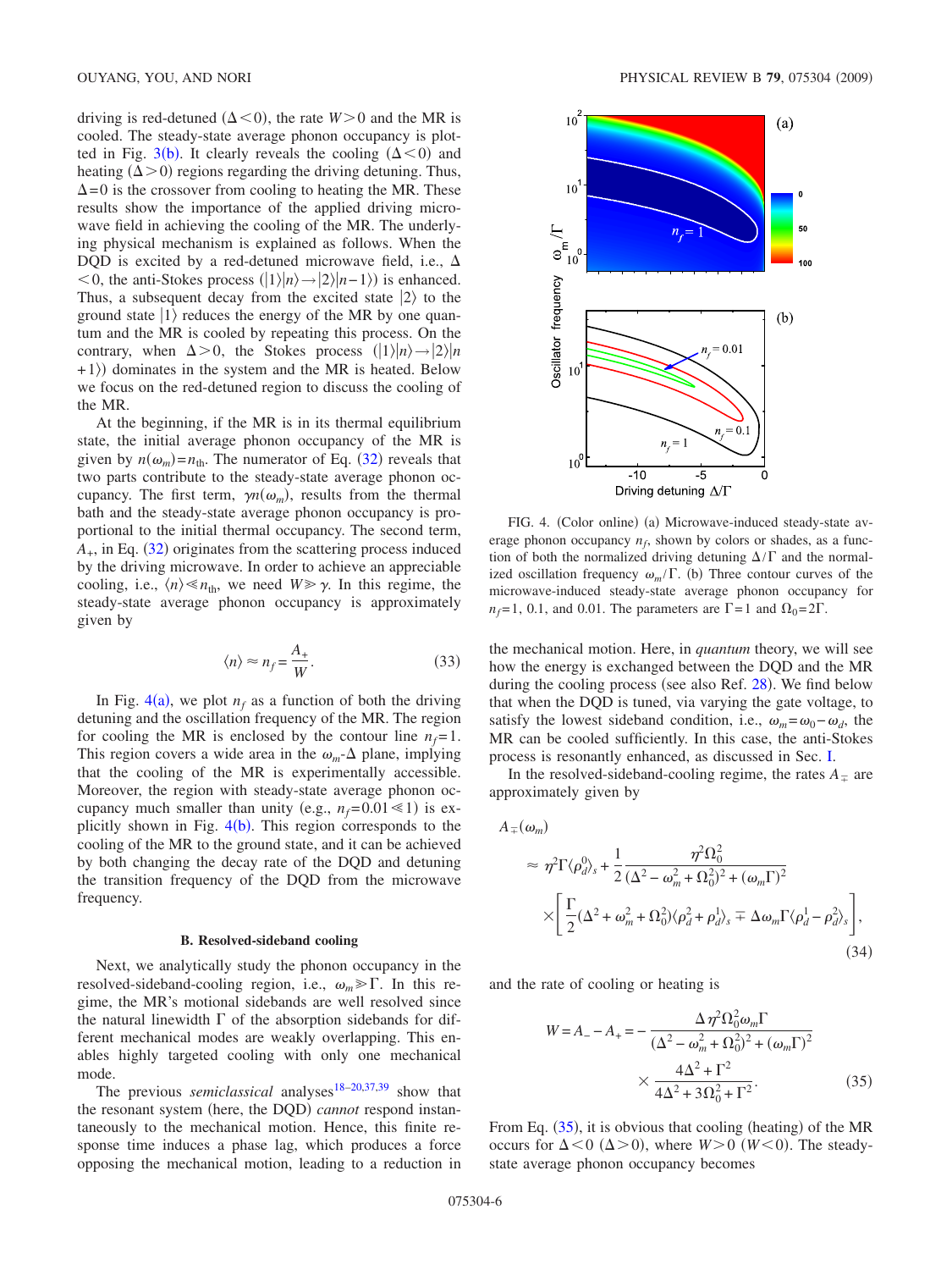$$
n_f = \frac{A_+}{W} = -\frac{1}{2} + \frac{1}{-\Delta\omega_m(4\Delta^2 + \Gamma^2)} \times \left\{ (\Delta^2 - \omega_m^2 + \Omega_0^2)^2 + \Gamma^2 \omega_m^2 + (\Delta^2 + \omega_m^2 + \Omega_0^2) \left( \Delta^2 + \frac{\Omega_0^2}{2} + \frac{\Gamma^2}{4} \right) \right\}.
$$
 (36)

As shown in Eq.  $(36)$  $(36)$  $(36)$ , the steady-state average phonon occupancy  $n_f$  only depends on the normalized detuning  $\Delta/\Gamma$ for a fixed MR oscillation frequency. With an optimal detuning value  $\Delta = -\omega_m$ , the minimum limit of  $n_f$  is found to be

$$
n_{\min} = \min\{n_f\} = \frac{7}{8} \left(\frac{\Gamma}{\omega_m}\right)^2,\tag{37}
$$

which is much smaller than unity in the resolved-sidebandcooling region, i.e.,  $\omega_m \ge \Gamma$ . This result also shows that when the DQD is tuned to the lowest sideband  $\Delta = -\omega_m$ , the anti-Stokes process  $(|1\rangle|n\rangle \rightarrow |2\rangle|n-1\rangle)$  is resonantly enhanced. Therefore, an appreciable cooling is achieved. The result obtained here is also consistent with previous theoretical predictions for the resolved-sideband-cooling limit, $25,49$  $25,49$  which has been verified by experiments.<sup>29[,50](#page-9-41)</sup> However, an important advantage in the present setup is that both the decay rate and the energy splitting of the DQD can be tuned by varying the gate voltage to reach the resolved-sideband-cooling regime. In this regime, the steady-state average phonon occupancy is much smaller than unity. Thus, the MR can be cooled to its ground state.

Moreover, in Fig. [5](#page-6-0) we plot the steady-state average phonon occupancy in the appreciable cooling regime using the exact  $[Eq. (28)]$  $[Eq. (28)]$  $[Eq. (28)]$  and the approximate expressions  $[Eq. (34)]$  $[Eq. (34)]$  $[Eq. (34)]$ for the rates  $A_{\pm}$ . In the resolved-sideband regime, the results agree well with each other in these two cases [Fig.  $5(a)$  $5(a)$ ]. In Fig.  $5(b)$  $5(b)$ , when the coupled MR-DQD system deviates from the resolved-sideband regime, however, the exact and the approximate expressions can differ significantly from each other. This regime implies the breakdown of the approxima-tion used to obtain Eq. ([34](#page-5-2)). This indicates that one *needs* to use the *exact* expression [Eq. ([28](#page-4-2))] to describe the MR cool*ing in the non-resolved-sideband regime*. Indeed, as shown in Fig. [4,](#page-5-0) though the condition  $\omega_m \geq \Gamma$  is not fulfilled in the non-resolved-sideband regime, the ground-state cooling of the MR is still achievable.

### **C. Estimates**

Finally, let us estimate the steady-state average phonon occupancy of the MR in the resolved-sideband regime using typical experimental parameters.<sup>29,[41](#page-9-32)[,42](#page-9-33)</sup> Here we use  $\omega_m$  $= 2\pi \times 100$  MHz,  $\Gamma = 2\pi \times 10$  MHz,  $\Omega_0 = 2\pi \times 20$  MHz, and  $\eta = 0.2$ . When the DQD is tuned to the lowest sideband  $\Delta = -\omega_m$ , the microwave-induced steady-state average phonon occupancy is given by

$$
n_f = \frac{7}{8} \left(\frac{\Gamma}{\omega_m}\right)^2 = 0.008\ 75,\tag{38}
$$

<span id="page-6-0"></span>

FIG. 5. (Color online) Comparison of the steady-state average phonon occupancy  $n_f$  between the exact [Eq.  $(28)$  $(28)$  $(28)$ ] and approximate expressions  $[Eq. (34)]$  $[Eq. (34)]$  $[Eq. (34)]$  as a function of the normalized driving detuning  $\Delta/\omega_m$ . The parameters are  $\Gamma = 1$  and  $\Omega_0 = 2\Gamma$ , as well as (a)  $\omega_m/\Gamma$  = 100 and (b)  $\omega_m/\Gamma$  = 1.

and the cooling rate is

$$
W = A_{-} - A_{+} \approx 1.4 \text{ MHz.}
$$
 (39)

Considering a MR with a quality factor  $Q=10^5$ , the intrinsic dissipation rate of the MR is  $\gamma = 1$  kHz. Hence, an appreciable cooling effect, i.e.,  $W \ge \gamma$ , can be produced. For a MR precooled by a dilution refrigerator to a temperature  $T_0$  of, e.g., 100 mK, we have  $n_{\text{th}} \approx 21$ . Thus the steady-state average phonon occupancy part that comes from thermal fluctuations is

$$
\frac{\gamma n_{\text{th}}}{W} \approx 0.015. \tag{40}
$$

It follows from Eq.  $(32)$  $(32)$  $(32)$  that the steady-state average phonon occupancy of the MR is given by

$$
\langle n \rangle \approx 0.024 \ll 1,\tag{41}
$$

<span id="page-6-1"></span>which corresponds to an effective temperature  $T_{\text{eff}}$  $\approx$  1.3 mK. This means that the cooling of the MR to the ground state is achievable using the proposed setup with a MR coupled to a DQD.

As derived in Ref. [28,](#page-9-21) starting from an initial temperature  $T_0$ , the final temperature of the cooled MR is bound by

$$
T_f = \frac{\omega_m}{\omega_0} T_0,\tag{42}
$$

<span id="page-6-2"></span>i.e., this expression provides the lower limit of the temperature that can be achieved via the sideband cooling. Experimentally, the energy-level difference  $\Delta \varepsilon$  between the ground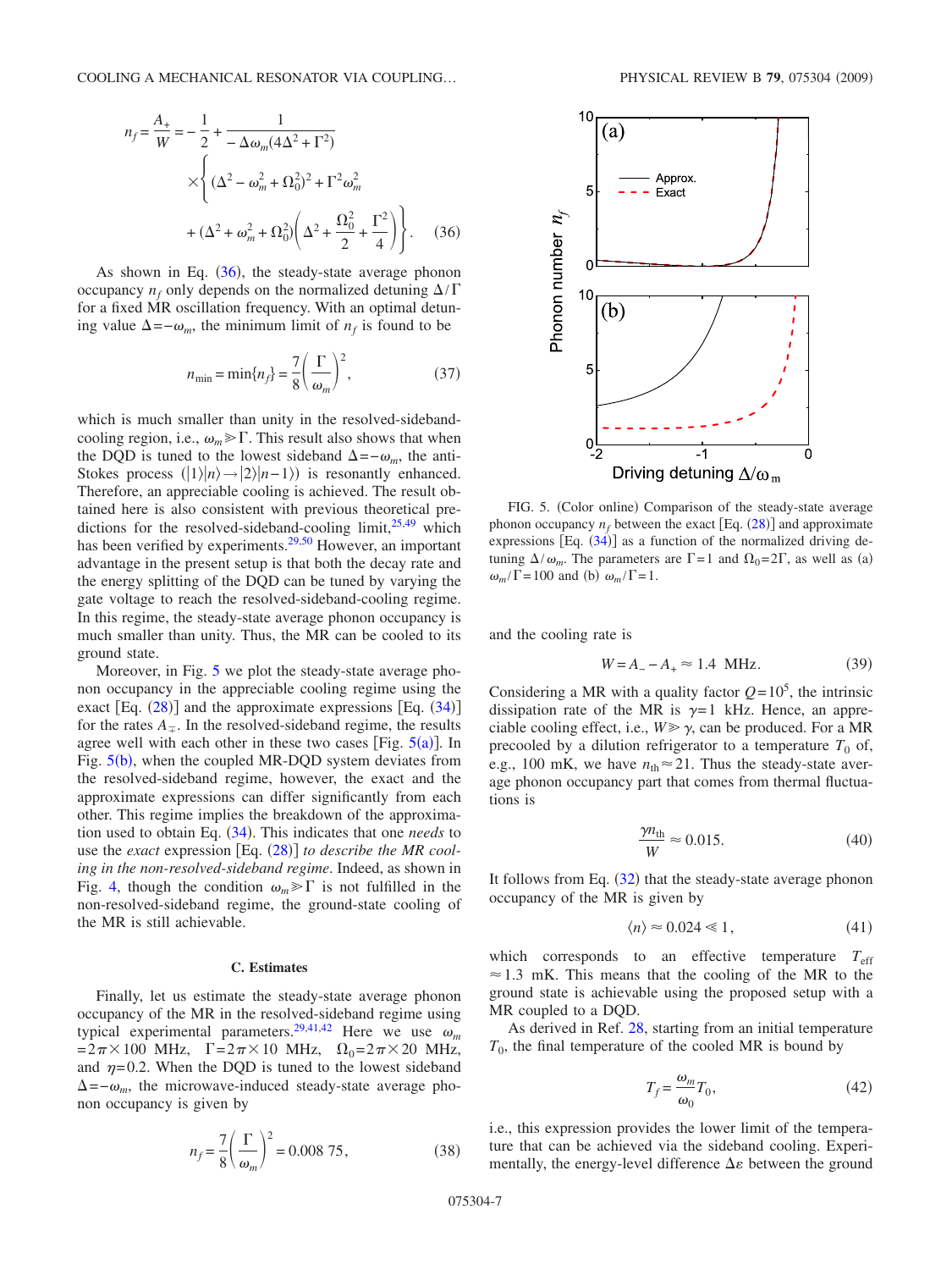state and the first excited state of a single quantum dot can be ~250  $\mu$ eV (see, e.g., Ref. [51](#page-9-42)), which corresponds to a frequency  $\nu \sim 60$  GHz. This level difference can be even larger by decreasing the size of the dot. In our setup,  $\Delta \varepsilon$  should be larger than the energy-level difference  $\hbar \omega_0$  between the ground state of the left dot and that of the right dot so as to prevent the electron in the right dot from tunneling to the first excited state of the left dot. Here, for example, we can choose  $\omega_0 = 2\pi \times 40$  GHz. Other parameters used for calculating  $\langle n \rangle$  in Eq. ([41](#page-6-1)) are  $\omega_m = 2\pi \times 100$  MHz and  $T_0$  $= 100$  mK. From Eq. ([42](#page-6-2)), we have  $T_f = 0.25$  mK. Obviously, the temperature limit is lower than the achieved temperature  $T_{\text{eff}} \approx 1.3 \, \text{mK}$  in Eq. ([41](#page-6-1)). This implies that the MR can be further cooled using our sideband-cooling proposal.

## **V. DISCUSSION AND CONCLUSION**

<span id="page-7-0"></span>To verify if a MR is effectively cooled, one can measure the final average phonon occupancy of the MR, e.g., by detecting the full frequency current noise spectrum of the DQD that is strongly coupled to the  $MR<sup>52</sup>$  For the MR-DQD system studied here, when the MR is effectively cooled, one can tune both the energy-level splitting and the tunneling coupling of the DQD to strongly couple the DQD to the MR. This strong coupling ensures quantum coherent dynamics (i.e., Rabi oscillations) in the coupled MR-DQD system. Actually, these Rabi oscillations have been revealed via the phonon blockade effect on the electron transport through a quantum dot, $53$  which is strongly coupled to a single-mode phonon cavity. Moreover, these Rabi oscillations can be reflected as additional resonances in the full frequency current noise spectrum, which are around the central resonance originating from the internal coherent oscillations in the DQD. In contrast, if the MR is not effectively cooled, the quantum behavior is suppressed by the thermal fluctuations and no additional resonances can be observed in the current noise spectrum[.52](#page-9-43)

In summary, we have studied the cooling of a MR by electrostatically coupling it to a semiconductor DQD. Here the DQD works as a two-level system and the decay rate of the DQD corresponds to the rate of the electron in the DQD tunneling to the electrode. This tunneling rate and the energy-level splitting of the DQD can be tuned by varying the gate voltage. We show that when the two-level system is driven by a microwave field in red-detuning, the MR can be cooled, in analogy to the laser sideband cooling of atoms or trapped ions in atomic physics. In contrast, when the twolevel system is driven in blue-detuning, the MR can be heated. Also, we obtain analytical results for the resolvedsideband cooling of the MR. Moreover, our results show that the ground-state cooling of the MR can be achieved both by detuning the transition frequency of the DQD from the microwave frequency and by changing the decay rate of the DQD. Importantly, this frequency detuning and the decay rate of the DQD are tunable by varying the gate voltages of the DQD. Thus, the coupled MR-DQD system provides an experimentally implementable setup for ground-state cooling of MRs.

### **ACKNOWLEDGMENTS**

We thank S. Ashhab for useful discussions. F.N. was supported in part by the National Security Agency (NSA), the Laboratory for Physical Sciences (LPS), the U.S. Army Research Office (USARO), and National Science Foundation (NSF) Grant No. EIA-0130383. S.-H.O. and J.Q.Y. were supported by National Basic Research Program of China Grants No. G2009CB929300 and No. 2006CB921205, National Natural Science Foundation of China Grants No. 10534060 and No. 10625416, and MOST International Collaboration Program Grant No. 2008DFA01930.

# **APPENDIX A: MASTER EQUATION FOR THE DENSITY MATRIX PROJECTED ON A SUBSPACE OF THE LIOUVILLIAN**  $\mathcal{L}_0$

In this appendix, we derive Eq.  $(26)$  $(26)$  $(26)$  by projecting master equation ([17](#page-3-1)) on the subspace, with zero eigenvalue  $\lambda_0=0$ , of the Liouvillian  $\mathcal{L}_0$  for the decoupled resonator and DQD system. The projection is defined as

$$
\mathcal{P}\rho = \rho_d^s \otimes \operatorname{Tr}_d\{\rho\} = \rho_d^s \otimes \mu, \quad \mathcal{Q} = 1 - \mathcal{P}, \qquad (A1)
$$

where  $P$  is the projection operator. The definition of  $P$  implies that  $\mathcal{L}_0P = \mathcal{PL}_0 = 0$ , which leads to

$$
\mathcal{PL}_0 \mathcal{P} = \mathcal{Q} \mathcal{L}_0 \mathcal{P} = \mathcal{P} \mathcal{L}_0 \mathcal{Q} = 0, \quad \mathcal{Q} \mathcal{L}_0 \mathcal{Q} = \mathcal{L}_0. \tag{A2}
$$

With these relations, the projection of master equation  $(17)$  $(17)$  $(17)$ gives

$$
\mathcal{P}\dot{\rho} = \mathcal{P}\mathcal{L}_2 \mathcal{P}\rho + \mathcal{P}(\mathcal{L}_1 + \mathcal{L}_2) \mathcal{Q}\rho,\tag{A3}
$$

$$
\mathcal{Q}\dot{\rho} = [\mathcal{L}_0 + \mathcal{Q}(\mathcal{L}_1 + \mathcal{L}_2)]\mathcal{Q}\rho + \mathcal{Q}(\mathcal{L}_1 + \mathcal{L}_2)\mathcal{P}\rho. \quad (A4)
$$

<span id="page-7-1"></span>Here we have used the relation  $\mathcal{PL}_1\mathcal{P}=0$ , due to the fact that tracing over the interaction between the DQD and the MR equals zero. Next, we define

$$
v(t) \equiv \mathcal{P}\rho(t), \quad w(t) \equiv \mathcal{Q}\rho(t). \tag{A5}
$$

Applying the Laplace transform

$$
\widetilde{b}(s) = \int_0^\infty b(t)e^{-st}dt
$$
\n(A6)

on Eq.  $(A4)$  $(A4)$  $(A4)$ , one has

<span id="page-7-3"></span>
$$
s\tilde{v}(s) - v(0) = \mathcal{P}\mathcal{L}_2\tilde{v}(s) + \mathcal{P}(\mathcal{L}_1 + \mathcal{L}_2)\tilde{w}(s),
$$
  

$$
s\tilde{w}(s) - w(0) = [\mathcal{L}_0 + \mathcal{Q}(\mathcal{L}_1 + \mathcal{L}_2)]\tilde{w}(s) + \mathcal{Q}(\mathcal{L}_1 + \mathcal{L}_2)\tilde{v}(s).
$$
  
(A7)

Then we introduce a small parameter  $\zeta$  to characterize the order of the Liouvillians,<sup>54</sup> i.e.,

$$
\mathcal{L}_0(t) \to \mathcal{L}_0(t)
$$
,  $\mathcal{L}_1 \to \zeta \mathcal{L}_1(t)$ ,  $\mathcal{L}_2 \to \zeta^2 \mathcal{L}_2(t)$ . (A8)

<span id="page-7-2"></span>Substituting Eq.  $(A8)$  $(A8)$  $(A8)$  into Eq.  $(A7)$  $(A7)$  $(A7)$  and including terms up to second order, one has

$$
s\tilde{v}(s) - [v(0) + \mathcal{P}(\zeta \mathcal{L}_1 + \zeta^2 \mathcal{L}_2)(s - \mathcal{L}_0)^{-1} w(0)]
$$
  
=  $\zeta^2 \mathcal{P} \mathcal{L}_2 \tilde{v}(s) + \zeta^2 \mathcal{P} \mathcal{L}_1 (s - \mathcal{L}_0)^{-1} \mathcal{Q} \mathcal{L}_1 \tilde{v}(s).$  (A9)

Finally, neglecting the correction due to the initial condition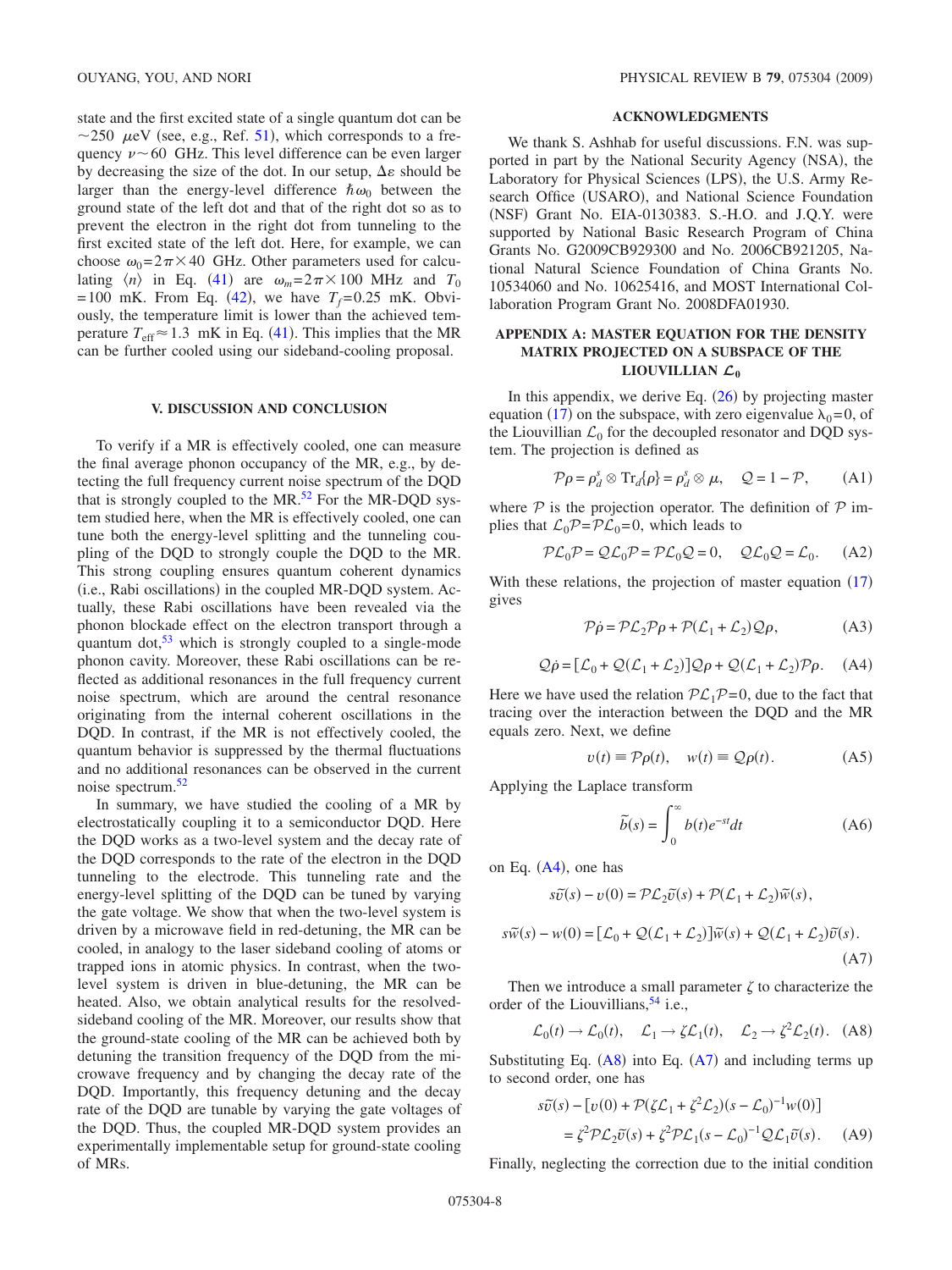and performing the inverse Laplace transform, one obtains

$$
\mathcal{P}\dot{\rho} = \mathcal{P}\mathcal{L}_2 \mathcal{P}\rho + \mathcal{P}\mathcal{L}_1 \mathcal{Q}(-\mathcal{L}_0)^{-1} \mathcal{Q}\mathcal{L}_1 \mathcal{P}\rho, \qquad (A10)
$$

<span id="page-8-0"></span>which is just Eq.  $(26)$  $(26)$  $(26)$  in Sec. [III.](#page-3-0)

# **APPENDIX B: MASTER EQUATION FOR THE REDUCED DENSITY MATRIX OF THE MECHANICAL RESONATOR**

Below we derive the master equation for the reduced density matrix  $\mu$  of the MR. Following the procedures in Ref. [48,](#page-9-39) we trace over the DQD degrees of freedom in Eq.  $(A10)$  $(A10)$  $(A10)$ . The first term on the right-hand side of Eq.  $(A10)$  $(A10)$  $(A10)$  gives

<span id="page-8-1"></span>
$$
Tr_d(\mathcal{P}\mathcal{L}_2 \mathcal{P})
$$
  
=  $-i \frac{\eta^2 \Omega_0}{2} \langle \sigma_x \rangle_s [b^\dagger b, \mu]$   
+  $\frac{1}{2} \{ \gamma [n(\omega_m) + 1] + \eta^2 \Gamma_i \langle \rho_d^0 \rangle_s \}$   
 $\times [2b\mu b^\dagger - (b^\dagger b\mu + \mu b^\dagger b)]$   
+  $\frac{1}{2} [\gamma n(\omega_m) + \eta^2 \Gamma_i \langle \rho_d^0 \rangle_s][2b^\dagger \mu b - (bb^\dagger \mu + \mu b b^\dagger)].$   
(B1)

The second term on the right-hand side of Eq.  $(A10)$  $(A10)$  $(A10)$  gives

$$
\begin{split} \operatorname{Tr}_{d}\{\mathcal{PL}_{1}(-\mathcal{L}_{0})^{-1}\mathcal{L}_{1}\mathcal{P}\rho\} \\ &= \int_{0}^{+\infty} dt \; \operatorname{Tr}_{d}\{\mathcal{PL}_{1}e^{-\mathcal{L}_{0}t}\mathcal{L}_{1}\mathcal{P}\rho\} \\ &= -i \; \operatorname{Im}[S(\omega_{m}) + S(-\omega_{m})][b^{\dagger}b,\mu] \\ &+ \operatorname{Re}[S(\omega_{m})][2b\mu b^{\dagger} - (b^{\dagger}b\mu + \mu b^{\dagger}b)] \\ &+ \operatorname{Re}[S(-\omega_{m})][2b^{\dagger}\mu b - (bb^{\dagger}\mu + \mu bb^{\dagger})], \end{split} \tag{B2}
$$

where

$$
S(\omega) = \eta^2 \frac{\Omega_0^2}{4} \int_0^{+\infty} dt e^{i\omega t} \langle \sigma_y(t) \sigma_y(0) \rangle.
$$
 (B3)

<span id="page-8-3"></span>Substituting Eqs.  $(B1)$  $(B1)$  $(B1)$ ,  $(B2)$  $(B2)$  $(B2)$ , and  $(21)$  $(21)$  $(21)$  into Eq.  $(A10)$  $(A10)$  $(A10)$ , we obtain the master equation for the MR,

<span id="page-8-2"></span>
$$
\dot{\mu} = -i[\omega_m + \delta_m, b^{\dagger}b]
$$
  
+  $\frac{1}{2}\{\gamma[n(\omega_m) + 1] + A_{-}(\omega_m)\}[2b\mu b^{\dagger} - (b^{\dagger}b\mu + \mu b^{\dagger}b)]$   
+  $\frac{1}{2}[\gamma n(\omega_m) + A_{+}(\omega_m)][2b^{\dagger}\mu b - (bb^{\dagger}\mu + \mu bb^{\dagger})].$  (B4)

This is just Eq.  $(27)$  $(27)$  $(27)$  in Sec. [III.](#page-3-0)

In Eq.  $(B4)$  $(B4)$  $(B4)$ , we have introduced

$$
\delta_m = \eta^2 \frac{\Omega_0}{2} \langle \sigma_x \rangle_s + \text{Im}[S(\omega_m) + S(-\omega_m)] \tag{B5}
$$

and the rates  $A_{\pm}(\omega_m)$ ,

$$
A_{\pm}(\omega_m) = 2 \text{ Re}[S(\pm \omega_m) + D], \tag{B6}
$$

<span id="page-8-6"></span>with

$$
D = \frac{1}{2} \eta^2 \Gamma_l \langle \rho_d^0 \rangle_s, \tag{B7}
$$

where  $\langle \rho_d^0 \rangle_s$  is the probability of an empty DQD at the steady state.

To determine the rates  $A_{\pm}$ , we need to calculate the correlation function  $S(\omega)$  of Eq. ([B3](#page-8-3)) using the equation of motion for the DQD:

<span id="page-8-4"></span>
$$
\dot{\rho}_d = -i \left[ -\frac{\Delta}{2} \sigma_z + \frac{\Omega_0}{2} \sigma_x, \rho_d \right] + \Gamma_l \mathcal{D}[a_1^{\dagger}] \rho_d + \Gamma_r \mathcal{D}[a_2] \rho_d.
$$
\n(B8)

<span id="page-8-5"></span>From Eq.  $(B8)$  $(B8)$  $(B8)$ , one can obtain the following equations of motion:

$$
\dot{\rho}_d^1 = \Gamma_l - \Gamma_l \rho_d^1 - \Gamma_l \rho_d^2 - \frac{\Omega_0}{2} \langle \sigma_y \rangle,
$$
  

$$
\dot{\rho}_d^2 = - \Gamma_r \rho_d^2 + \frac{\Omega_0}{2} \langle \sigma_y \rangle,
$$
  

$$
\langle \dot{\sigma}_x \rangle = \Delta \langle \sigma_y \rangle - \gamma_0 \langle \sigma_x \rangle,
$$
  

$$
\langle \dot{\sigma}_y \rangle = - \Delta \langle \sigma_x \rangle - \Omega_0 (\rho_d^2 - \rho_d^1) - \gamma_0 \langle \sigma_y \rangle,
$$
 (B9)

where  $\gamma_0 = \Gamma_r/2$ . With the normalization condition  $\rho_d^0 + \rho_d^1$  $+\rho_d^2 = 1$ , the steady-state solution of Eq. ([B8](#page-8-4)) is given by

$$
\langle \rho_d^0 \rangle_s = \frac{\Omega_0^2 \Gamma_r}{M}, \quad \langle \rho_d^1 \rangle_s = \frac{4\Gamma_l \Delta^2 + \Gamma_l \Omega_0^2 + \Gamma_l \Gamma_r^2}{M},
$$

$$
\langle \rho_d^2 \rangle_s = \frac{\Gamma_l \Omega_0^2}{M}, \quad \langle \sigma_x \rangle_s = \frac{4\Gamma_l \Delta \Omega_0}{M}, \quad \langle \sigma_y \rangle_s = \frac{2\Gamma_l \Gamma_r \Omega_0}{M},
$$
(B10)

where

$$
M = 4\Gamma_l \Delta^2 + \Omega_0^2 (2\Gamma_l + \Gamma_r) + \Gamma_l \Gamma_r^2. \tag{B11}
$$

From Eq. ([B9](#page-8-5)), one can obtain

$$
\langle \tilde{\sigma}_y(s) \rangle = \left\{ \Delta^2 + (s + \gamma)^2 + \frac{\Omega_0^2}{2} (s + \gamma) \frac{2s + 2\Gamma_l + \Gamma_r}{(s + \Gamma_l)(s + \Gamma_r)} \right\}^{-1}
$$

$$
\times \left\{ \Omega_0 \frac{\Gamma_l(s + \gamma)}{s(s + \Gamma_l)} + \Omega_0 \frac{(s + \gamma)}{(s + \Gamma_l)} \rho_d^1(0) -\Omega_0 \frac{(s + \gamma)(s + 2\Gamma_l)}{(s + \Gamma_l)(s + \Gamma_r)} \rho_d^2(0) + (s + \gamma)(\sigma_y)(0) - \Delta(\sigma_x)(0) \right\}, \tag{B12}
$$

which is the Laplace transform of  $\langle \sigma_y(t) \rangle$ . Then, using the quantum regression theorem<sup>47</sup> and performing the inverse Laplace transform, one can calculate the correlation function in Eq. ([B3](#page-8-3)). Subsequently, with Eq. ([B6](#page-8-6)), the rates  $A_{\mp}(\omega_m)$ are obtained as in Eq.  $(28)$  $(28)$  $(28)$ .